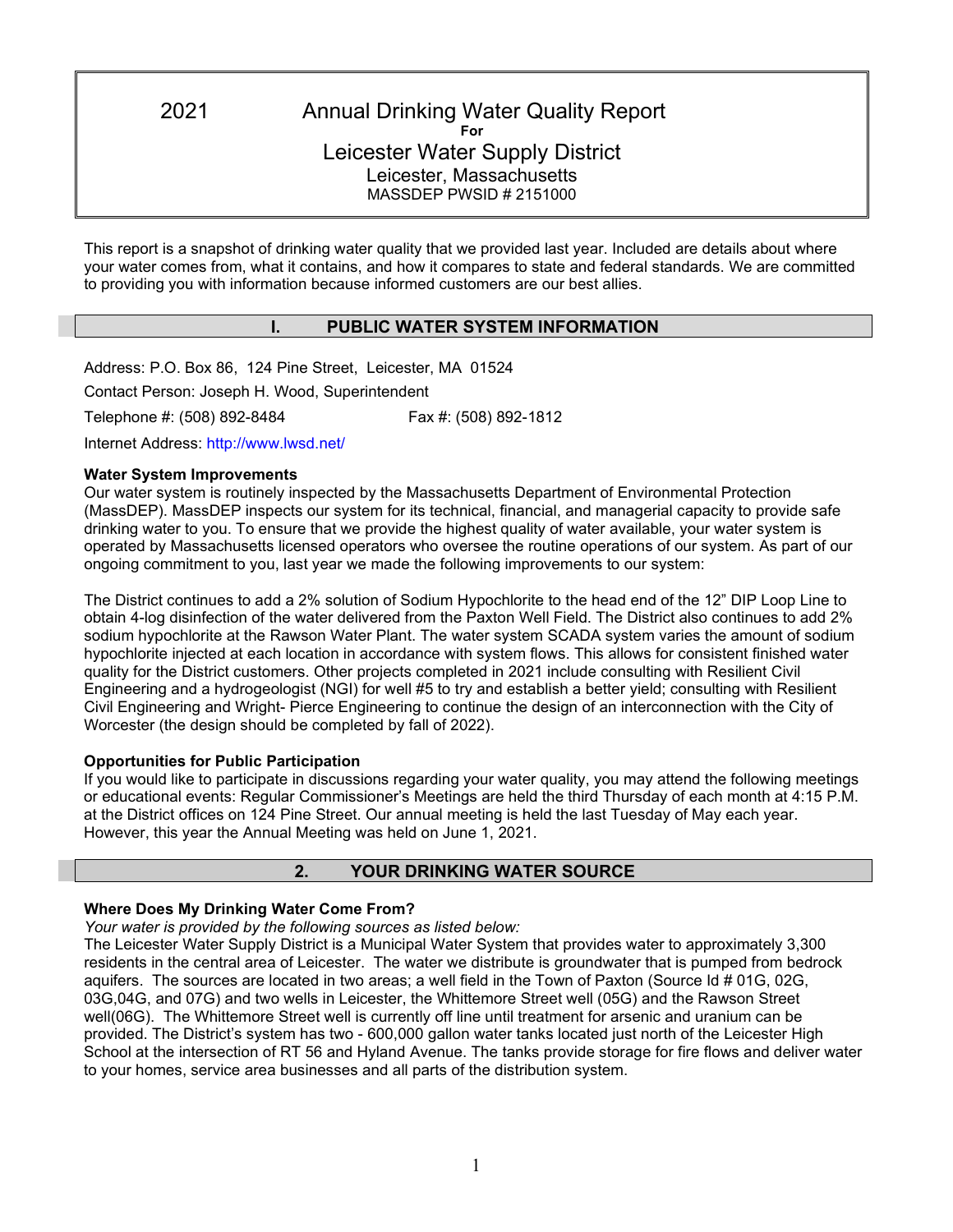| Source Name | MassDEP Source ID# | Source Type | Location of Source       |
|-------------|--------------------|-------------|--------------------------|
| 01G         | 2151000-01G        | Groundwater | Paxton well field        |
| 02G         | 2151000-02G        | Groundwater | Paxton well field        |
| 03G         | 2151000-03G        | Groundwater | Paxton well field        |
| 04G         | 2151000-04G        | Groundwater | Paxton well field        |
| 05G         | 2151000-05G        | Groundwater | <b>Whittemore Street</b> |
| 06G         | 2151000-06G        | Groundwater | Rawson Street            |
| 07G         | 2151000-07G        | Groundwater | Paxton well field        |

### **Is My Water Treated?**

The District makes every effort to provide you with safe potable drinking water. To improve the quality of the water delivered to you, we treat it to remove several contaminants.

- *We add a solution of sodium hypochlorite, a disinfectant, to protect you against microbial contaminants.*
- *We chemically treat the water to reduce the concentration of lead and copper.*
- *We chemically treat the water to reduce levels of iron and manganese.*
- *We filter the water to remove uranium and other naturally occurring radionuclides.(Wells 02G, 03G + 06G)*
- *We filter the water to remove arsenic. (Wells 02G, 03G + 06G)*
- *We aerate the water to reduce radon concentrations.(Well #06G)*

The water quality of our system is continuously monitored by our operators and MassDEP to determine the effectiveness of existing water treatment systems and to determine if any additional treatment is required.

### **How Are These Sources Protected?**

MassDEP has prepared a Source Water Assessment Program (SWAP) Report for the water supply source(s) serving this water system. The SWAP Report assesses the susceptibility of public water supplies to contamination.

### **What is My System's Ranking?**

A susceptibility ranking of Moderate was assigned to this system using the information collected during the assessment by MassDEP.

# **Where Can I See The SWAP Report?**

The complete SWAP report is available at *our office located at 124 Pine Street, Leicester, MA during regular business hours* and online at https://www.mass.gov/doc/central-region-source-water-assessment-protectionswap-program-reports-0/download. For more information, call Joseph H. Wood - Superintendent at (508) 892- 8484.

#### **What Can Be Done To Improve Protection?**

Residents can help protect sources by:

- Practicing good septic system maintenance.
- Supporting water supply protection initiatives at the next town and/or annual District meeting.
- Taking hazardous household chemicals to hazardous materials collection days.
- Contacting the District or Board of Health to volunteer for monitoring or education outreach to schools.
- Limiting pesticide and fertilizer use, etc.

# **3. SUBSTANCES FOUND IN TAP WATER**

Sources of drinking water (both tap water and bottled water) include rivers, lakes, streams, ponds, reservoirs, springs, and wells. As water travels over the surface of the land or through the ground, it dissolves naturallyoccurring minerals, and in some cases, radioactive material, and can pick up substances resulting from the presence of animals or from human activity.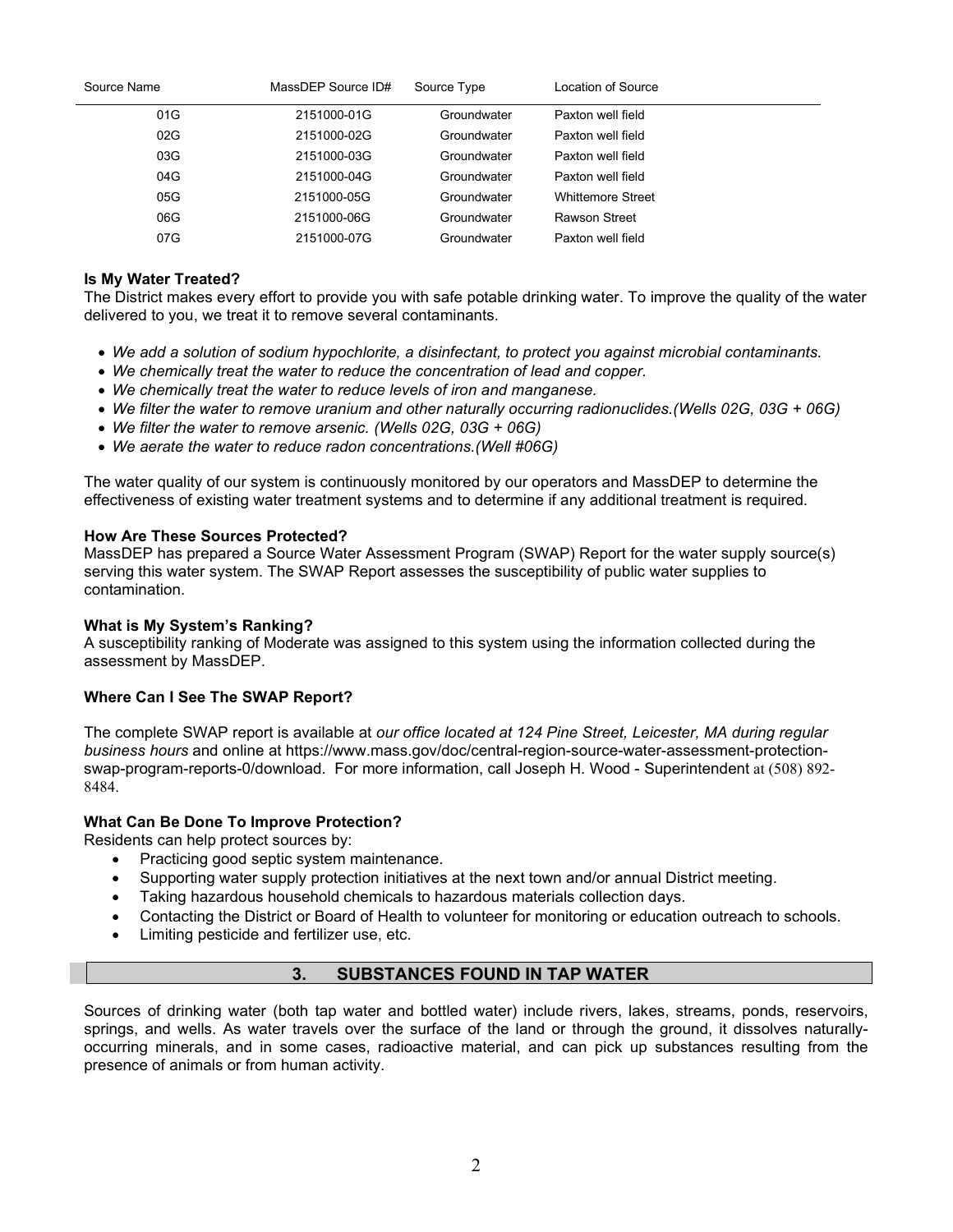Contaminants that may be present in source water include:

**Microbial contaminants** -such as viruses and bacteria, which may come from sewage treatment plants, septic systems, agricultural livestock operations, and wildlife.

**Inorganic contaminants** -such as salts and metals, which can be naturally-occurring or result from urban stormwater runoff, industrial, or domestic wastewater discharges, oil and gas production, mining, and farming.

**Pesticides and herbicides** -which may come from a variety of sources such as agriculture, urban stormwater runoff, and residential uses.

**Organic chemical contaminants** -including synthetic and volatile organic chemicals, which are by-products of industrial processes and petroleum production, and can also come from gas stations, urban stormwater runoff, and septic systems.

**Radioactive contaminants** -which can be naturally occurring or be the result of oil and gas production and mining activities.

In order to ensure that tap water is safe to drink, the Department of Environmental Protection (MassDEP) and U.S. Environmental Protection Agency (EPA) prescribe regulations that limit the amount of certain contaminants in water provided by public water systems. The Food and Drug Administration (FDA) and Massachusetts Department of Public Health (DPH) regulations establish limits for contaminants in bottled water that must provide the same protection for public health. All drinking water, including bottled water, may reasonably be expected to contain at least small amounts of some contaminants. The presence of contaminants does not necessarily indicate that water poses a health risk. More information about contaminants and potential health effects can be obtained by calling the EPA's Safe Drinking Water Hotline (800-426-4791).

Some people may be more vulnerable to contaminants in drinking water than the general population. Immunocompromised persons such as persons with cancer undergoing chemotherapy, persons who have undergone organ transplants, people with HIV/AIDS or other immune system disorders, some elderly, and some infants can be particularly at risk from infections. These people should seek advice about drinking water from their health care providers. EPA/Centers for Disease Control and Prevention (CDC) guidelines on lowering the risk of infection by cryptosporidium and other microbial contaminants are available from the Safe Drinking Water Hotline (800-426- 4791).

#### **4. IMPORTANT DEFINITIONS**

**Maximum Contaminant Level (MCL)** – The highest level of a contaminant that is allowed in drinking water. MCLs are set as close to the MCLGs as feasible using the best available treatment technology.

**Maximum Contaminant Level Goal (MCLG)** –The level of a contaminant in drinking water below which there is no known or expected risk to health. MCLGs allow for a margin of safety.

**Action Level (AL)** – The concentration of a contaminant which, if exceeded, triggers treatment or other requirements that a water system must follow.

**90th Percentile** – Out of every 10 homes sampled, 9 were at or below this level.

**Secondary Maximum Contaminant Level (SMCL)** – These standards are developed to protect the aesthetic qualities of drinking water and are not health based.

#### **Unregulated Contaminants**

Unregulated contaminants are those for which EPA has not established drinking water standards. The purpose of unregulated monitoring is to assist EPA in determining their occurrence in drinking water and whether future regulation is warranted.

**Massachusetts Office of Research and Standards Guideline (ORSG)** – This is the concentration of a chemical in drinking water, at or below which, adverse health effects are unlikely to occur after chronic (lifetime) exposure. If exceeded, it serves as an indicator of the potential need for further action.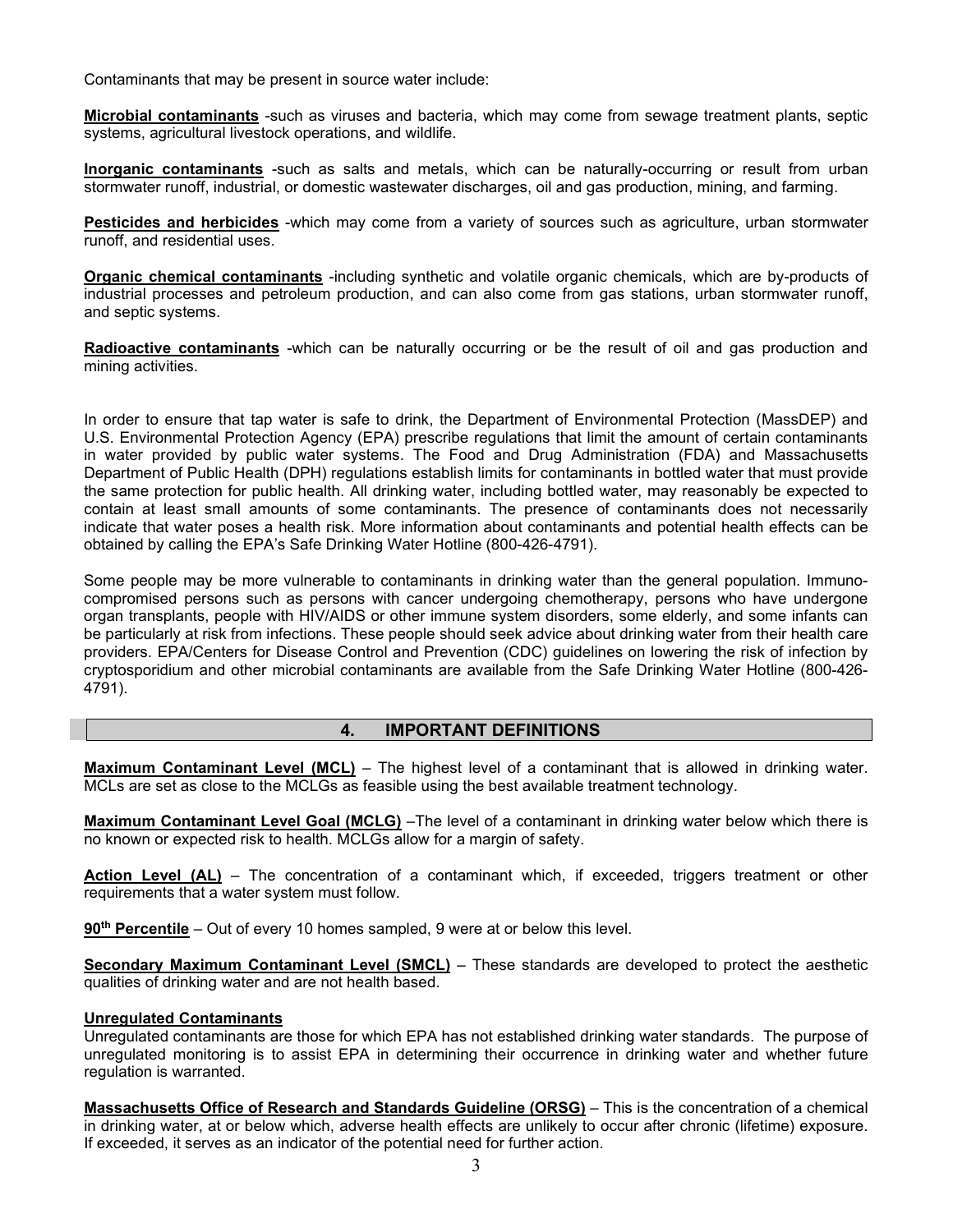**Treatment Technique (TT)** – A required process intended to reduce the level of a contaminant in drinking water.

**Running Annual Average (RAA)** – The average of four consecutive quarter of data.

**Maximum Residual Disinfectant Level (MRDL) --** The highest level of a disinfectant (chlorine, chloramines, chlorine dioxide) allowed in drinking water. There is convincing evidence that addition of a disinfectant is necessary for control of microbial contaminants.

**Maximum Residual Disinfectant Level Goal (MRDLG)** -- The level of a drinking water disinfectant (chlorine, chloramines, chlorine dioxide) below which there is no known expected risk to health.

MRDLG's do not reflect the benefits of the use of disinfectants to control microbial contaminants.

**Level 1 Assessment** - A Level 1 assessment is a study of the water system to identify potential problems and determine (if possible) why total coliform bacteria have been found in our water system.

**Level 2 Assessment -** A Level 2 assessment is a very detailed study of the water system to identify potential problems and determine (if possible) why an *E. coli* MCL violation has occurred and/or why total coliform bacteria have been found in our water system on multiple occasions.

- ppm = parts per million, or milligrams per liter  $(mg/l)$
- ppb = parts per billion, or micrograms per liter (ug/l)
- $ppt = parts per trillion, or nanograms per liter$
- $pCi/I = picocuries per liter (a measure of radioactivity)$
- $NTU = Nephelometric Turbidity Units  
\nND = Not Defected$
- $=$  Not Detected
- $N/A$  = Not Applicable

mrem/year = millirems per year (a measure of radiation absorbed by the body)

# **5. WATER QUALITY TESTING RESULTS**

#### **What Does This Data Represent?**

The water quality information presented in the table(s) is from the most recent round of testing done in accordance with the regulations. All data shown was collected during the last calendar year unless otherwise noted in the table(s).

|                 | Date(s)<br>Collected | 90 <sup>TH</sup><br>percentile | Action<br>Level | <b>MCLG</b> | $#$ of sites<br>sampled | # of sites above<br><b>Action Level</b> | Possible Source of Contamination                                                                                |
|-----------------|----------------------|--------------------------------|-----------------|-------------|-------------------------|-----------------------------------------|-----------------------------------------------------------------------------------------------------------------|
| Lead<br>(ppb)   | 9/8/2021             | 2.6                            | 15              | 0           | 13                      |                                         | Corrosion of household<br>plumbing systems; Erosion of<br>natural deposits                                      |
| Copper<br>(ppm) | 9/8/2021             | 0.296                          | 1.3             | 1.3         | 13                      |                                         | Corrosion of household<br>plumbing systems; Erosion of<br>natural deposits; Leaching<br>from wood preservatives |

"If present, elevated levels of lead can cause serious health problems, especially for pregnant women and young children. Lead in drinking water is primarily from materials and components associated with service lines and home plumbing. Leicester Water Supply District is responsible for providing high quality drinking water but cannot control the variety of materials used in plumbing components. When your water has been sitting for several hours, you can minimize the potential for lead exposure by flushing your tap for 30 seconds to 2 minutes before using water for drinking or cooking. If you are concerned about lead in your water, you may wish to have your water tested. Information on lead in drinking water, testing methods, and steps you can take to minimize exposure is available from the Safe Drinking Water Hotline or at [http://www.epa.gov/safewater/lead.](http://www.epa.gov/safewater/lead)"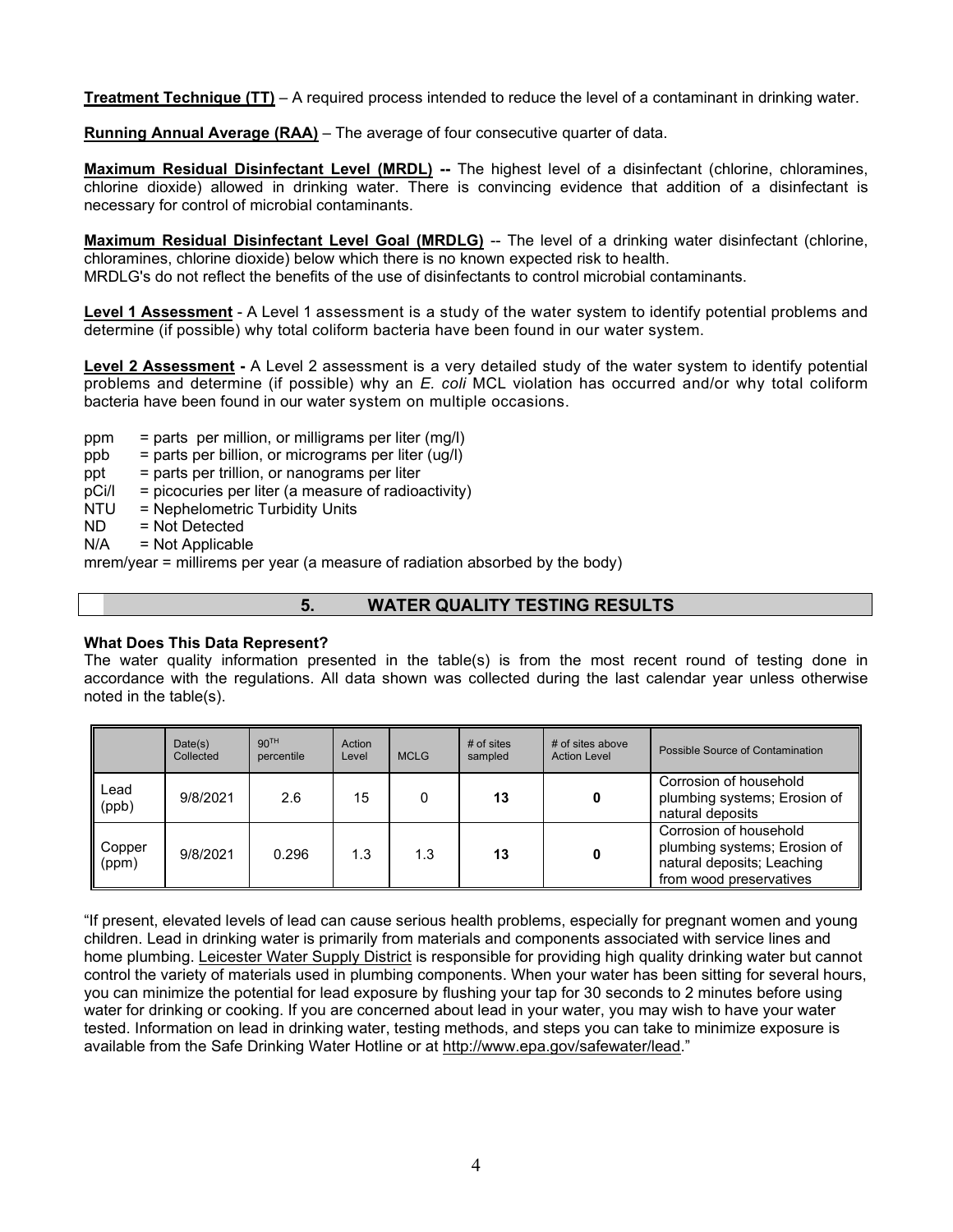| <b>Regulated Contaminant</b>                                              | Date(s)<br>Collected                   | <b>Highest Result or</b><br><b>Highest Running</b><br>Average<br>Detected | Range<br>Detected               | <b>MCL</b><br><b>or</b><br><b>MRDL</b> | MCLG or<br><b>MRDLG</b> | Violation<br>(Y/N) | Possible Source(s) of<br>Contamination                                                                             |  |  |
|---------------------------------------------------------------------------|----------------------------------------|---------------------------------------------------------------------------|---------------------------------|----------------------------------------|-------------------------|--------------------|--------------------------------------------------------------------------------------------------------------------|--|--|
| <b>Inorganic Contaminants</b>                                             |                                        |                                                                           |                                 |                                        |                         |                    |                                                                                                                    |  |  |
| Arsenic (ppb)                                                             | 12/28/21                               | 7.8                                                                       | $ND - 7.8$                      | 10                                     | 10                      | N                  | Erosion of natural<br>deposits; Runoff from<br>orchards; Runoff from<br>glass and electronics<br>production wastes |  |  |
| Barium (ppm)                                                              | 6/16/21                                | 0.0353                                                                    | 0.0353                          | $\mathcal{P}$                          | $\mathcal{P}$           | N                  | Discharge of drilling<br>wastes; discharge from<br>metal refineries; erosion of<br>natural deposits                |  |  |
| Nitrate (ppm)                                                             | 6/16/21                                | 2.05                                                                      | $0.0561 -$<br>2.05              | 10                                     | 10                      | N                  | Runoff from fertilizer use;<br>leaching from septic tanks;<br>sewage; erosion of natural<br>deposits               |  |  |
|                                                                           |                                        | <b>Synthetic Organic Contaminants</b>                                     |                                 |                                        |                         |                    |                                                                                                                    |  |  |
|                                                                           | None detected in the samples collected |                                                                           |                                 |                                        |                         |                    |                                                                                                                    |  |  |
| <b>Volatile Organic Contaminants</b>                                      |                                        |                                                                           |                                 |                                        |                         |                    |                                                                                                                    |  |  |
| None detected in the samples collected other than disinfection byproducts |                                        |                                                                           |                                 |                                        |                         |                    |                                                                                                                    |  |  |
|                                                                           |                                        |                                                                           | <b>Radioactive Contaminants</b> |                                        |                         |                    |                                                                                                                    |  |  |
| Gross Alpha (pCi/L)<br>(minus uranium)                                    | 6/16/21                                | 0.995                                                                     | 0.995                           | 15                                     | $\mathbf 0$             | N                  | Erosion of natural deposits                                                                                        |  |  |
| Radium 226 & 228 (pCi/L)<br>(combined values)                             | 6/24/20                                | 1.008                                                                     | $0.0259 -$<br>1.008             | 5                                      | $\Omega$                | N                  | Erosion of natural deposits                                                                                        |  |  |
| <b>Disinfectants and Disinfection By-Products</b>                         |                                        |                                                                           |                                 |                                        |                         |                    |                                                                                                                    |  |  |
| Total Trihalomethanes<br>(TTHMs) (ppb)                                    | 2/9/21<br>5/11/21<br>11/9/21           | 10.5                                                                      | $3.06 -$<br>10.5                | 80                                     | N/A                     | N                  | <b>Byproduct of drinking</b><br>water chlorination                                                                 |  |  |
| Haloacetic Acids (HAA5)<br>(ppb)                                          | 2/9/21<br>5/11/21<br>11/9/21           | 1.18                                                                      | $ND -$<br>1.18                  | 60                                     | N/A                     | N                  | <b>Byproduct of drinking</b><br>water chlorination                                                                 |  |  |
| Chlorine (ppm)<br>(free, total or combined)                               | Monthly                                | 2.18                                                                      | $0.32 -$<br>2.18                | 4                                      | 4                       | N                  | Water additive used to<br>control microbes                                                                         |  |  |

| Regulated<br>Contaminant                   | Date(s)<br>Collected | Detect Result or<br>Range | Highest<br>Quarterly<br>Average | <b>MCL</b> | Violation<br>(Y/N) | Possible Source(s)                                                                                                                                                                                                                                                                                                                                                      | <b>Health Effects</b>                                                                                                                                                                                                                                                                                    |  |  |
|--------------------------------------------|----------------------|---------------------------|---------------------------------|------------|--------------------|-------------------------------------------------------------------------------------------------------------------------------------------------------------------------------------------------------------------------------------------------------------------------------------------------------------------------------------------------------------------------|----------------------------------------------------------------------------------------------------------------------------------------------------------------------------------------------------------------------------------------------------------------------------------------------------------|--|--|
| Per- and Polyfluoroalkyl Substances (PFAS) |                      |                           |                                 |            |                    |                                                                                                                                                                                                                                                                                                                                                                         |                                                                                                                                                                                                                                                                                                          |  |  |
| PFAS6 (ppt)                                | 2021                 | $ND - 15$                 | 11.5                            | 20         | N                  | Discharges and emissions<br>from industrial and<br>manufacturing sources<br>associated with the production<br>or use of these PFAS.<br>including production of<br>moisture and oil resistant<br>coatings on fabrics and other<br>materials. Additional sources<br>include the use and disposal<br>of products containing these<br>PFAS, such as fire-fighting<br>foams. | Some people who drink<br>water containing these<br>PFAS in excess of the<br>MCL may experience<br>certain adverse effects.<br>These could include<br>effects on the liver, blood.<br>immune system, thyroid,<br>and fetal development.<br>These PFAS may also<br>elevate the risk of certain<br>cancers. |  |  |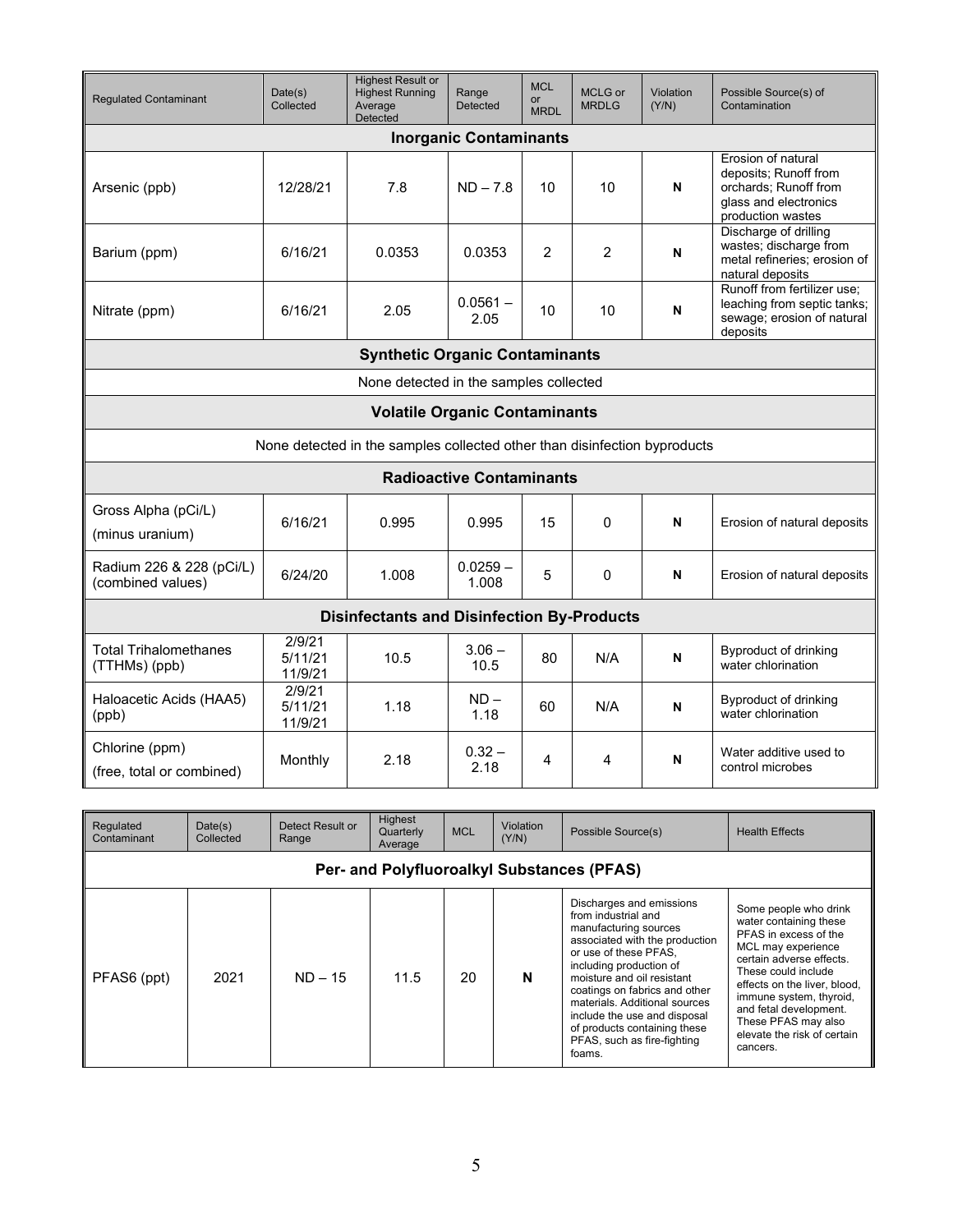Unregulated contaminants are those for which there are no established drinking water standards. The purpose of unregulated contaminant monitoring is to assist regulatory agencies in determining their occurrence in drinking water and whether future regulation is warranted.

| Unregulated Contaminants                                                                                    | Date(s) Collected | <b>Result or</b><br>Range<br>Detected | Average<br><b>Detected</b> | <b>SMCL</b> | <b>ORSG</b>                  | <b>Possible Source</b>                                                                                                                                                                                                                                                                                                                                            |  |  |
|-------------------------------------------------------------------------------------------------------------|-------------------|---------------------------------------|----------------------------|-------------|------------------------------|-------------------------------------------------------------------------------------------------------------------------------------------------------------------------------------------------------------------------------------------------------------------------------------------------------------------------------------------------------------------|--|--|
| Bromodichloromethane<br>(ppb)                                                                               | 6/16/21           | $ND -$<br>2.77                        | 0.9                        | N/A         | N/A                          | Trihalomethane; by-product of<br>drinking water chlorination                                                                                                                                                                                                                                                                                                      |  |  |
| Bromoform (ppb)                                                                                             | 6/16/21           | $ND -$<br>0.53                        | 0.2                        | N/A         | N/A                          | Trihalomethane; by- product of<br>drinking water chlorination                                                                                                                                                                                                                                                                                                     |  |  |
| Chloroform (ppb)                                                                                            | 6/16/21           | $ND -$<br>6.03                        | 1.5                        | N/A         | 70                           | By-product of drinking water<br>chlorination (In non-chlorinated<br>sources it may be naturally<br>occurring)                                                                                                                                                                                                                                                     |  |  |
| Dibromochloromethane<br>(ppb)                                                                               | 6/16/21           | $ND -$<br>1.05                        | 0.5                        | N/A         | N/A                          | Trihalomethane; by- product of<br>drinking water chlorination                                                                                                                                                                                                                                                                                                     |  |  |
| Nickel (ppb)                                                                                                | 6/16/21           | 2.8                                   | 2.8                        | N/A         | 100                          | Discharge from domestic<br>wastewater, landfills, and mining and<br>smelting operations                                                                                                                                                                                                                                                                           |  |  |
| Radon (pCi/L)                                                                                               | 6/16/21           | 148                                   | 148                        | N/A         | 10,000                       | Natural sources                                                                                                                                                                                                                                                                                                                                                   |  |  |
| Sodium (ppm)                                                                                                | 6/16/21           | 58.4                                  | 58.4                       | N/A         | 20                           | Discharge from the use and<br>improper storage of sodium-<br>containing de-icing compounds or in<br>water-softening agents                                                                                                                                                                                                                                        |  |  |
| Perfluorobutanesulfonic<br>acid (PFBS) (ppt)                                                                | 2021              | $ND - 4$                              | 1.7                        | N/A         | N/A                          | Discharges and emissions from<br>industrial and manufacturing<br>sources associated with the<br>production or use of these PFAS,<br>including production of moisture<br>and oil resistant coatings on fabrics<br>and other materials. Additional<br>sources include the use and<br>disposal of products containing<br>these PFAS, such as fire-fighting<br>foams. |  |  |
| Perfluorohexanoic acid<br>(PFHxA) (ppt)                                                                     | 2021              | $ND - 5$                              | 3.6                        | N/A         | N/A                          | Discharges and emissions from<br>industrial and manufacturing<br>sources associated with the<br>production or use of these PFAS,<br>including production of moisture<br>and oil resistant coatings on fabrics<br>and other materials. Additional<br>sources include the use and<br>disposal of products containing<br>these PFAS, such as fire-fighting<br>foams. |  |  |
| Secondary Contaminants                                                                                      | Date(s) Collected | Result or<br>Range<br>Detected        | Average<br>Detected        | <b>SMCL</b> | <b>ORSG</b>                  | <b>Possible Source</b>                                                                                                                                                                                                                                                                                                                                            |  |  |
| Manganese* (ppb)                                                                                            | 2021              | ND -<br>106                           | 20                         | 50          | Health<br>Advisory<br>of 300 | Natural sources as well as<br>discharges from industrial uses                                                                                                                                                                                                                                                                                                     |  |  |
| * EPA has established a lifetime Health Advisory (HA) for manganese of 0.3 mg/L and an acute HA at 1.0 mg/L |                   |                                       |                            |             |                              |                                                                                                                                                                                                                                                                                                                                                                   |  |  |

# **6. COMPLIANCE WITH DRINKING WATER REGS**

### **Does My Drinking Water Meet Current Health Standards?**

We are committed to providing you with the best water quality available. We collected all samples during 2020 at the required times and dates as set by MassDEP.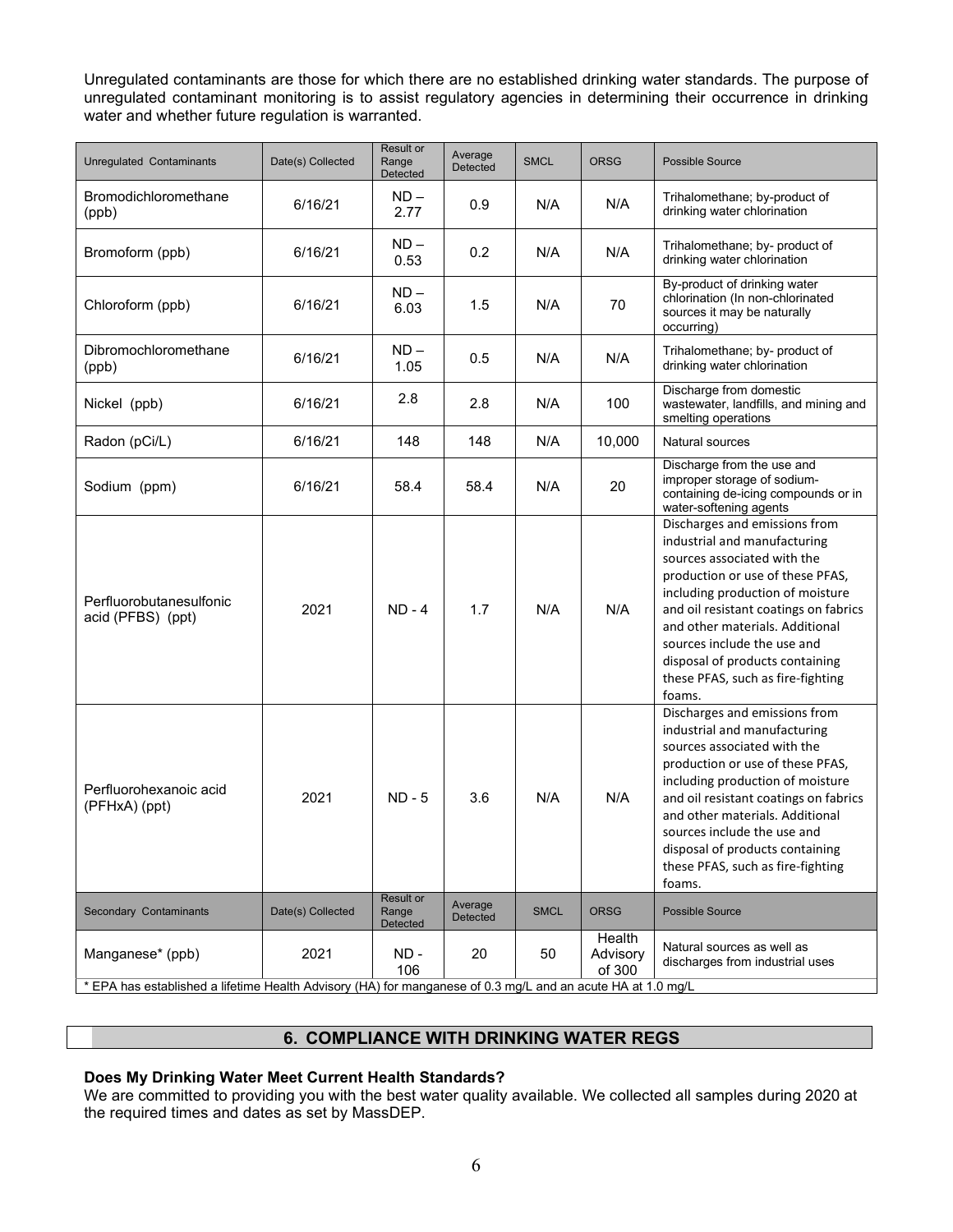Samples analyzed for Total Trihalomethanes (THM's) and Haloacetic Acids (HAA's) were taken at required dates and times and analyses indicated our water quality was well within required parameters.

### **Health Effects Statements**

Total Coliform: Coliforms are bacteria that are naturally present in the environment and are used as an indicator that other potentially harmful bacteria may be present. Coliform bacteria were not detected the finished water during 2021.

Most well water in Leicester contain at least trace concentrations of Arsenic. The District treats for removal of arsenic from wells 02G, 03G and 06G. While your drinking water meets EPA's standard for arsenic, it does contain low levels of arsenic. EPA's standard balances the current understanding of arsenic's possible health effects against the costs of removing arsenic from drinking water. EPA continues to research the health effects of low levels of arsenic, which is a mineral known to cause cancer in humans at high concentrations and is linked to other health effects such as skin damage and circulatory problems.

### **Administrative Consent Order – ACOP-CE-16-5D001**

In 2016 the MassDEP determined that Pierce Spring, one of the system's original water supplies, is under the influence of surface water. The USEPA and the State requires that all drinking water that originates from or is influenced by a surface water source be treated. Because of this determination, the MassDEP has issued an Administrative Consent Order with Penalty, ACOP, to take the Paxton wells off-line and connect to the Worcester water system. The date of the ACOP is 12/15/2020. Corrections to MassDEP's ACOP deficiencies will take several years to accomplish. For the past five years Leicester Water Supply District, LWSD, has been adding Sodium Hypochlorite (chlorine) to the water from the Paxton wells for disinfection purposes. This includes the small amount of water generated from Pierce Spring. The design of the new water pumping station and transmission line to supply water from Worcester is ongoing. Our schedule for this project calls for it to be completed by 2023.

If any customer should have any questions relative to the Consent Order, please contact the District offices at 508-892-8484 and speak with Superintendent Joseph H. Wood.

*Please share this information with all the people who drink the District's water, especially those who may not have received this notice directly (for example, customers who live in apartments, nursing homes, schools, and businesses). This Consumer Confidence Report will be posted in local public places as required by MassDEP regulations.*

# **7. EDUCATIONAL INFORMATON**

# **Do I Need To Be Concerned About Certain Contaminants Detected In My Water?**

If present, elevated levels of lead can cause serious health problems, especially for pregnant women and young children. Lead in drinking water is primarily from materials and components associated with service lines and home plumbing. Leicester Water Supply District is responsible for providing high quality drinking water, but cannot control the variety of materials used in plumbing components. When your water has been sitting for several hours, you can minimize the potential for lead exposure by flushing your tap for 30 seconds to 2 minutes before using water for drinking or cooking. If you are concerned about lead in your water, you may wish to have your water tested. Information on lead in drinking water, testing methods, and steps you can take to minimize exposure is available from the Safe Drinking Water Hotline or at [http://www.epa.gov/safewater/lead.](http://www.epa.gov/safewater/lead)

# **8. ADDITIONAL INFORMATION**

Preventing backflow of system water is an important part of maintaining a healthy water supply. The Leicester Water Supply District's water distribution system is designed to carry water from the water treatment plant to the consumer. Cross connections, or connections between potable water in the distribution system to any nonpotable water, exist. These connections make the water distribution system susceptible to backflow, which is the reversal of water flow from its intended direction. In other words, non-potable water could be introduced into the distribution system.